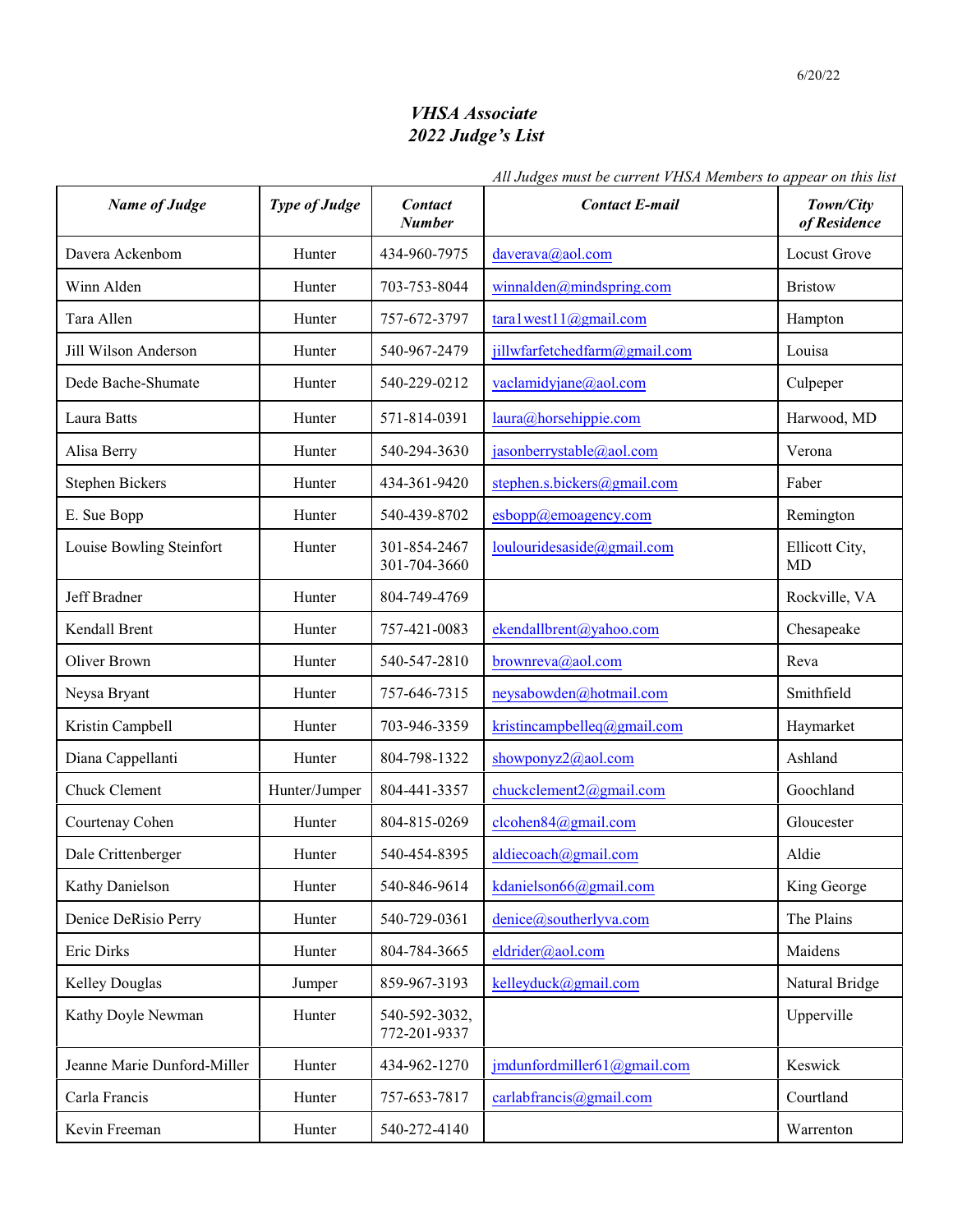| Ann Garnett-Wheeler  | Hunter        | 540-898-4440 | ann@rosemountfarm.com         | Spotsylvania    |
|----------------------|---------------|--------------|-------------------------------|-----------------|
| Kimberlea Gilbertson | Hunter        | 540-326-2734 | KimMarStables@aol.com         | Warrenton       |
| Erin Grampp          | Hunter        | 540-226-2029 | eringrampp@aol.com            | Spotsylvania    |
| Karen Greenwood      | Hunter        | 757-532-4344 | kegderby@gmail.com            | Toano           |
| Emily Guyer-Parr     | Hunter        | 540-448-3921 | ehguyer@yahoo.com             | Fishersville    |
| Jacob Harris         | Hunter        | 276-698-6183 | jakehokie12@gmail.com         | Chilhowie       |
| Michelle Hawley      | Hunter        | 757-676-8656 | michellehawley73@gmail.com    | Chesapeake      |
| Ashley Holsinger     | Hunter        | 540-383-6424 | ashley@memoryhillsstables.com | Waynesboro      |
| Yvette Hume          | Hunter        | 757-880-0216 | foxridge7@gmail.com           | Smithfield      |
| Sarah Irvine         | Hunter        | 540-570-2403 | sirvine66@gmail.com           | Staunton        |
| Alex Johnson         | Hunter        | 757-621-6539 | horses23510@aol.com           | Portsmouth      |
| Barbara Kahle        | Hunter        | 757-496-5787 | barbarakahle@verizon.net      | Virginia Beach  |
| Dana Kiser           | Hunter        | 757-359-9197 | foxtailfarm1@gmail.com        | Smithfield      |
| Jackie Lee           | Hunter        | 804-695-4552 | jackieslee16@gmail.com        | Gloucester      |
| Walter J. Lee        | Hunter        | 617-320-2746 | leebelcort@aol.com            | Keswick         |
| Keedie Leonard       | Hunter        | 540-294-5750 | colebelle@msn.com             | Spottswood      |
| Tom Lindamood        | Jumper        | 540-229-4849 | tclrva@gmail.com              | Rochelle        |
| <b>Beth Linton</b>   | Hunter        | 804-448-3346 | beth@woodpeckerfarm.com       | Woodford        |
| Jessica Lohman       | Hunter        | 804-690-1356 | pk jrs@yahoo.com              | Poolesville, MD |
| Malissa Luning       | Hunter/Jumper | 757-434-9137 | mmmluning@yahoo.com           | Suffolk         |
| Cindy Lytle          | Hunter/Jumper | 240-447-3353 | lytle001@yahoo.com            | Adamstown, MD   |
| Lauren Maddox        | Hunter        | 252-357-1774 | saddlegal101@yahoo.com        | Gates, NC       |
| <b>Tracy Magness</b> | Hunter/Jumper | 301-653-5717 | lvfarm2@gmail.com             | Baltimore, MD   |
| Samantha Martynowski | Hunter        | 609-286-3073 | equesdr@yahoo.com             | Madison         |
| Michelle McCabe      | Hunter/Jumper | 757-646-7762 | michelle.mccabe6@verizon.net  | Virginia Beach  |
| Edee McGregor        | Hunter        | 804-614-6245 | cellbee@netzero.com           | Rockville       |
| Lara McPherson       | Hunter        | 703-608-9830 | lulu2mc@aol.com               | McLean          |
| Sam Meadows          | Hunter        | 757-778-7707 | sammeadowsequine@gmail.com    | Newport News    |
| Erin Mitchell Carver | Hunter        | 434-882-4635 | hrseshw@icloud.com            | Troy            |
| Glenn Moody          | Hunter        | 434-408-9553 |                               | Charlottesville |
| James Morris         | Hunter        | 419-889-2109 | Equitation.Coach@gmail.com    | Chatham         |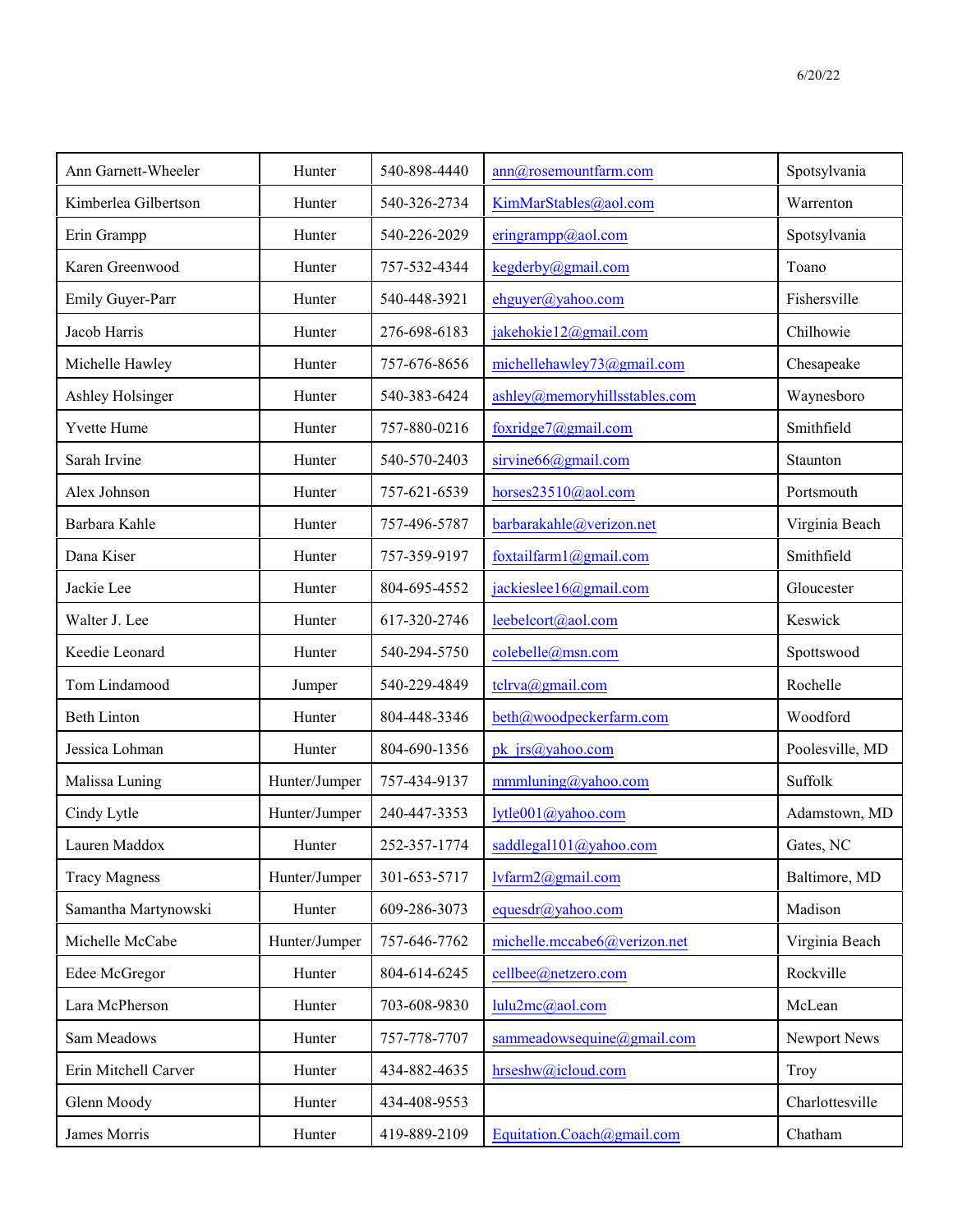| <b>Tracy Mullen</b>    | Hunter                      | 540-349-9381                 | tracytudane@comcast.net         | Jeffersonton   |
|------------------------|-----------------------------|------------------------------|---------------------------------|----------------|
| Jane Nordstrom         | Hunter/Jumper               | 703-966-0139                 | jn1193@aol.com                  | Fairfax        |
| Laura Norment          | Hunter                      | 252-838-2240                 | lauraunderhillnorment@yahoo.com | New Bern, NC   |
| Mary O'Connor          | Hunter/Jumper<br>Equitation | 516-769-5142<br>540-554-8304 | innerbayllc@gmail.com           | Middleburg     |
| Joan O'Keeffe          | Hunter                      | 804-897-5480                 | jeokeeffe@verizon.net           | Midlothian     |
| Betty R. Oare          | Hunter                      | 540-347-4293                 | bettyoare@aol.com               | Warrenton      |
| Ernest M. Oare         | Hunter                      | 540-349-0086                 | eoare@emostables.com            | Warrenton      |
| Jenny Old-Powell       | Hunter                      | 757-880-9264                 | jenny.old.powell@gmail.com      | New Kent       |
| Clyde Poarch           | Hunter                      | 804-720-0142                 | edgewoodone@aol.com             | Petersburg     |
| Michelle Poarch        | Hunter                      | 804-720-0866                 | edgewoodone@aol.com             | Petersburg     |
| <b>Lisanne Rankins</b> | Hunter                      | 703-628-1767                 | lisanne26@aol.com               | Heathsville    |
| <b>Byrd Rareshide</b>  | Hunter                      | 804-837-2850                 | brares hide @gmail.com          | Columbia       |
| Skip Reese             | Hunter                      | 571-244-4791                 | davidskipreese@gmail.com        | Alexandria     |
| Linda Reynolds         | Hunter                      | 540-270-0651                 | Merryweatherfarm@gmail.com      | Warrenton      |
| Meg Rhodes             | Hunter                      | 434-960-6873<br>540-832-3842 | megrhodes6@gmail.com            | Keswick        |
| Danielle Russ          | Hunter                      | 804-815-4840                 | dani@brydelle.com               | Topping        |
| Kay A. Sander          | Hunter                      | 434-248-3109                 | faithandquest2@gmail.com        | Cullen         |
| Katie Saucier          | Hunter                      | 540-273-6978                 | sneekapeekfarm@gmail.com        | Woodford       |
| Peg Seals              | Hunter                      | 757-846-8183                 | pegseals48@aol.com              | Carrollton     |
| Nancy Seyfried         | Hunter                      | 574-850-0319                 | nancyseyfried@yahoo.com         | Athens, GA     |
| Judy Spitzer           | Hunter                      | 540-280-2120                 | JudySpitzer@protonmail.com      | Mount Sidney   |
| Michelle Sturtz        | Hunter                      | 757-630-9170                 | $m$ sturtz@cox.net              | Virginia Beach |
| Robin Sweely           | Jumper                      | 703-304-5248                 | rlsweely@aol.com                | Madison        |
| Drew Taylor            | Hunter                      | 540-229-6156                 | pdrewtaylor@aol.com             | Somerset       |
| Jennifer Traylor       | Hunter                      | 804-307-7376                 | jennifertraylor26@yahoo.com     | Chesterfield   |
| Mary Upshur            | Hunter                      | 804-241-7629                 | mupshur66@hotmail.com           | <b>Bumpass</b> |
| Christopher Webb       | Hunter                      | 334-401-1062                 | Allswell1989@icloud.com         | Middleburg     |
| Phillip Williamson     | Hunter                      | 720-233-0794                 | pbw.pbs@gmail.com               | Lynchburg      |
| Gegi Winslett          | Hunter/Jumper               | 540-972-1342                 | g.winslett@earthlink.net        | Locust Grove   |